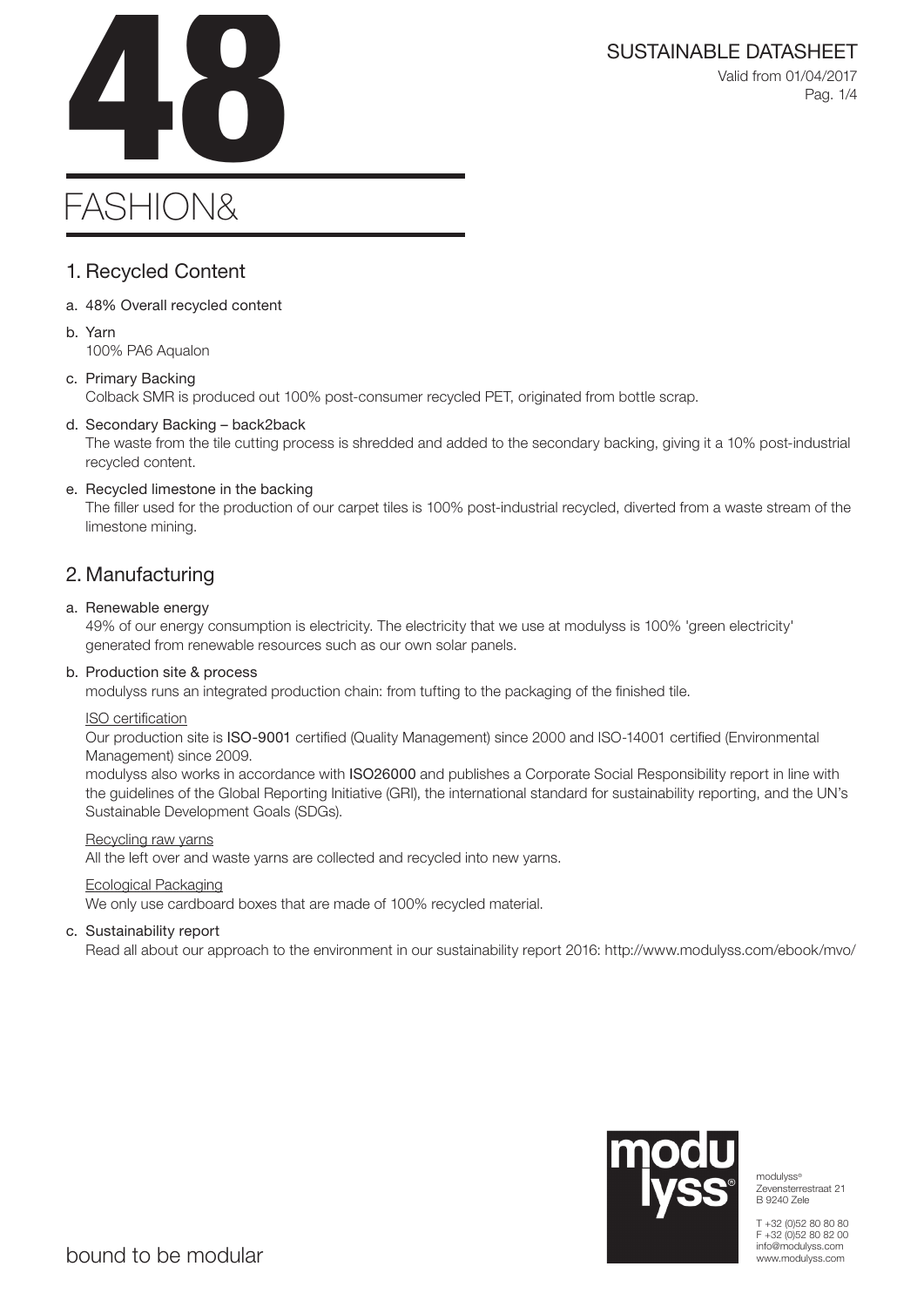# SUSTAINABLE DATASHEET

# 3. Installation

product: Fashion& Pag. 2/4

# a. Adhesive

modulyss® advises to use a solvent-free, easy release system with very low emissions.

# b. Installation waste

In a rectangular building, installed before walls, using our installation descriptions the waste for carpet tiles is 3-4%. In comparison for broadloom the waste during installation rises till  $+/-10\%$ . More information can be found in our installation instructions.

# 4. End of Life

# a. Re-use

At the end of life, after cleaning, carpet tiles can be re-used in non-critical areas, to extend the product life.

b. Recycling

Carpet tiles can be used as raw material for the backing of new carpet tiles in our back2back program.

c. CARE

Partnership modulyss®/Vanheede Environment Group in which carpet tiles are converted into secondary fuel to reduce  $\mathrm{CO}_2$  emissions significantly. The minerals are extracted from the carpet tiles and recycled into raw material for the cement production industry, which results in  $\pm$  50% recycling of our carpet tiles.

# 5. Voc's & Chemical Substances

This product fulfills the testing criteria for emissions of:

a. DIBT (DE) Deutsche Institute für BauTechnik TVOC28<1,0 mg/m³ This product is DIBT-certified, Abz-nummer Z-156.601-604.

- b. CRI (US and international) Carpet & Rug Institute Compliant to the requirements of Green Label Plus, GLP 1101 (see LEED®, point 6.b)
- c. GUT (DE)

Gemeinschaft Umwelfreundlicher Teppichboden

TVOC28<100 μg/m³

This product meets the GUT-criteria, GUT-license number 1814EC70. These criteria include VOC tresholds, odour and chemical substances.

d. REACH (EU)

modulyss® complies with the strict European REACH standards.

e. Sundahus (SE)

SundaHus Miljödata is a system of health and environmental assessment of products in the construction and real estatebusinesses. The core of the system is a database of substances, materials and products. B-rating.

f. M1 (FI)

This certificate is granted by the Building Information Foundation RTS sr. The aim of the classification is to enhance the development and the use of low-emitting building materials to create a healthy indoor environment.

# 6. Environmental Product Declaration (EPD)

An EPD is a standardized way to provide information on the environmental impact of a product during the entire life.

They include information on the environmental impact of raw material extraction and production, energy use and efficiency, content of materials and chemical substances, emissions to air, soil and water and waste generation. A product-specific EPD in accordance with the ISO14025 and EN15804, is available for this product. The EPD-declaration-number is EPD-MOD-20170095-CBC1-EN.



modulyss® Zevensterrestraat 21 B 9240 Zele

T +32 (0)52 80 80 80 F +32 (0)52 80 82 00 info@modulyss.com www.modulyss.com

bound to be modular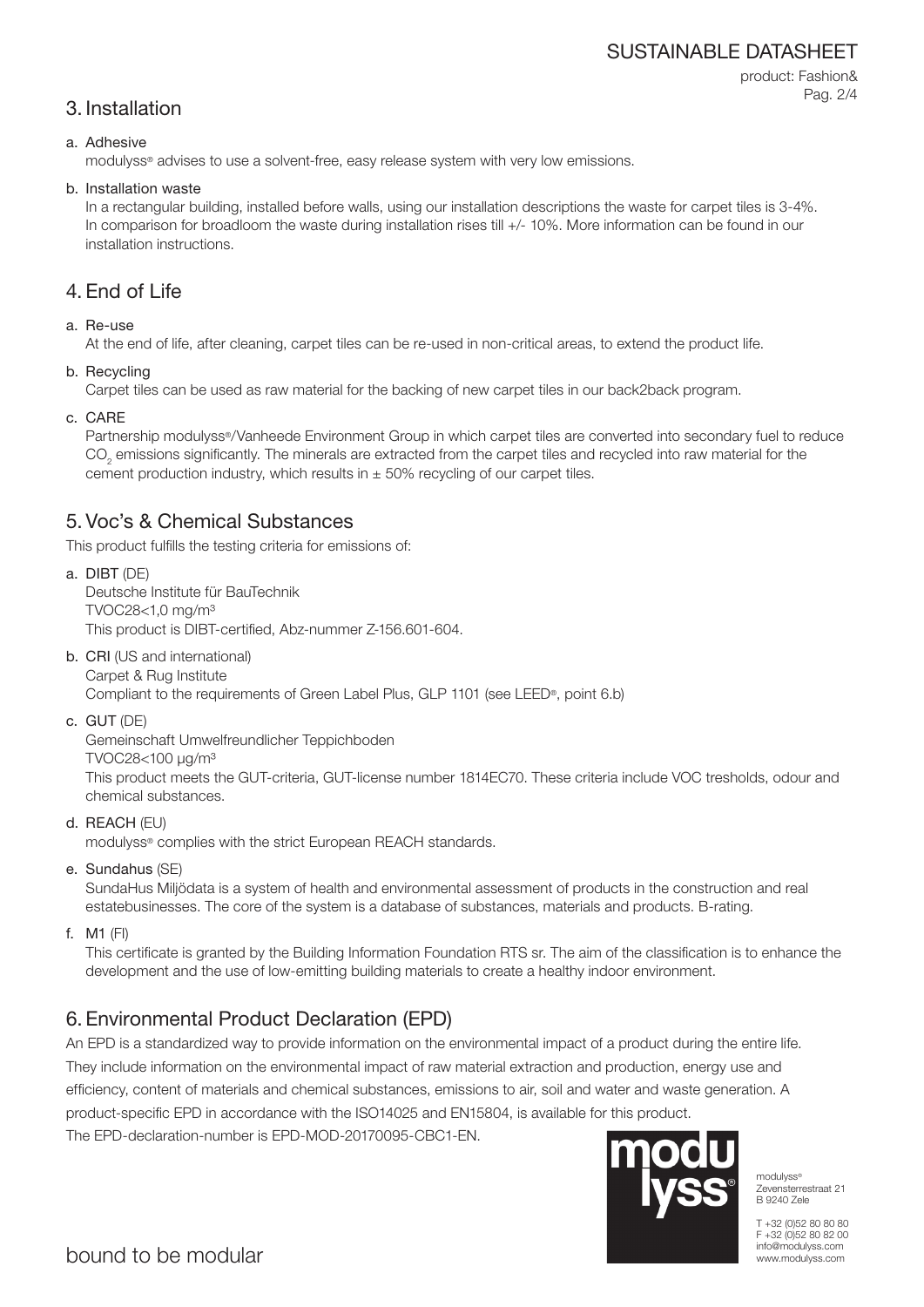# 7. Compliance to Green Building Certifications

product: Fashion& Pag. 3/4

# a. BRE Global (UK)

Building Research Establishment This product can contribute towards credits in:

### Hea 02 – Indoor Air Quality

To recognise and encourage a healthy internal environment through the specification and installation of appropriate ventilation, equipment and finishes.

- Use of a low-emission adhesive on installation (BN EN 13999-1:2007) can contribute to this credit.
- modulyss® carpet tiles meet the requirements of EN14041, including E1 classification for formaldehyde emissions, and can contribute to the credit for a healthy indoor air quality.

### Hea 05 – Acoustic performance

To ensure the buildings' acoustic performance including sound insulation meet the appropriate standards for its purpose. This product is highly sound-absorbent. It reduces contact noise by 26 decibels (ΔL<sub>w</sub> - ISO 10140) and has an absorption coefficient of 0.15 (ISO 354).

### MAT 1 – Life Cycle Impact

### BREEAM Rating Offices

### Certificate ENP 428 ap, A rating – Eco point score 0.369

To recognise and encourage the use of construction materials with a low environmental impact (including embodied carbon) over the full life cycle of the building. For more information on the Green Guide to Specification visit www.bre. co.uk/greenguide or www.greenbooklive.com

### MAT 5 – Designing for Robustness

To recognise and encourage adequate protection of exposed elements of the building and landscape, therefore minimising the frequency of replacement and maximising materials optimisation. This product satisfies the requirements of EN1307 classification, class 33 - LC2 for intensive use in a contract environment.

### WST 01 – Construction Waste Management

To promote resource efficiency via the effective management and reduction of construction waste. This product can contribute to waste reduction on site. See item 3, installation, for more details. Concerns cutting waste on installation of carpet tiles.

### b. LEED (US and international)

Leadership in Energy and Environmental Design modulyss products can contribute to the following LEED v4 credits:

- MR credit: Interiors Life-Cycle Impact Reduction
- MR credit: Building product disclosure and optimization Environmental Product Declarations

MR credit: Building product disclosure and optimization - Sourcing of raw materials MR4 Post-Industrial recycled content: 46% MR4 Post-Consumer recycled content: 2%

- MR credit: Building product disclosure and optimisation Material ingredients
- MR credit: Construction and demolition waste management
- EQ credit: Low emitting materials
- EQ credit: Indoor air quality assesment
- EQ credit: Acoustic performance.

Products are not reviewed under LEED, LEED credit requirements cover the performance of materials in aggregate, not the performance of individual products of brands. For more information on LEED, visit www.usgbc.org/contact

c. HQE (FR)

# Haute Qualité Environnementale

In 2005 modulyss® was awarded the HQE certificate by FDES in accordance with NF P01 010. This product can contribute to seven of the 13 HQE targets as follows:



modulyss® Zevensterrestraat 21 B 9240 Zele

T +32 (0)52 80 80 80 F +32 (0)52 80 82 00 info@modulyss.com www.modulyss.com